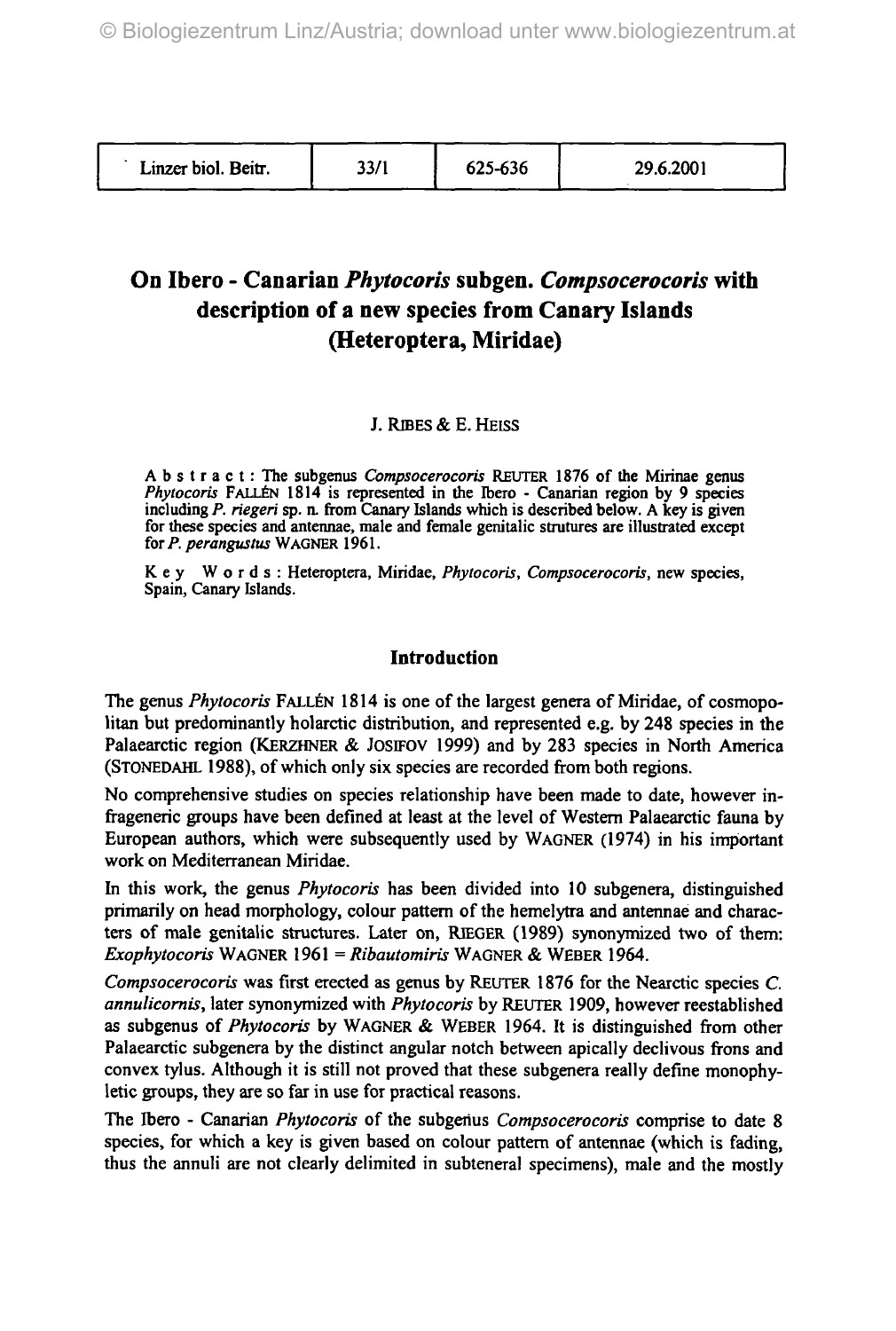unknown female genitalic structures, which are also illustrated. A new species, *P. riegeri* sp. n. from Gran Canaria of Canary Islands, is added now and described below.

## **Material and Methods**

The present study is based upon specimens from Spain and Canary Islands in the collections of the authors (JR, EH and Ch. Rieger, Nürringen: CR). *P. viberti* is from coll. M. Baena, Cordoba. No specimens were available of *P. perangustus* WAGNER 1961, originally described from Sierra Nevada. Formerly dry mounted male genitalic structures were embedded in DMHF (dimethyl-budan-toma-formaldehyd), those of the females dissected, stained with chlorazol black, treated with lactophenol and afterwards mounted in DMHF or Lompe solution.

Material examined:

*P retamae* REUTER: San Roque (Cadiz), 24 VII1971, JR. (cit. J. RIBES 1974).

- *P. ribesi* WAGNER: Type series of WAGNER 1969 from Els Torms (Garrigues, Lleida) JR, CR, EH. Additional material: Catalonia: El Pinetell (Conca de Barbera, Tarragona) 17 VII 1979, JR; Aragon: Fraga (Baix Cinca, Huesca) 7 IX 1993, F. Vallhonrat leg. JR, (cit. J. RIBES et al. 1997, J. RBES & GOULA 1997); Valencia: Benissa (Marina Alta, Alacant) 18 IV 1990, Meier leg. coll. Rieger; Murcia: Totana 7 IV 1971, JR.
- *P. sanctipetri* CARAPEZZA: Catalonia: Llora (Girones, Girona) 17 VI1981, J.J. Perez De-Gregorio leg, JR; Andalusia: Algeciras (Cádiz) 20 IV 1988, J. de Ferrer leg., JR; San Roque (Cádiz) 13 III 1989, J. de Ferrer leg., JR; Orgiva Granada) 4 VI1971 leg. Aspock, det. Wagner, EH; Orgiva (Granada) 2 VI1971 leg. Hölzel, det Wagner, EH.
- *P. rosmarini* WAGNER: Catalonia: Gallifa (Valles Occidental, Barcelona) 4 I 1959; Costes de Garraf (Garraf, Barcelona) 12 X 1959; L<sup>1</sup> Avellä (Alt Penedes, Barcelona) 30 IV 1983, F. Vallhonrat leg.; Montblanc (Conca de Barbera, Tarragona) 2 X 1977; El Pia de Cabra (Alt Camp, Tarragona) 15 X 1967; Farena (Alt Camp, Tarragona) 22 VI 1969, all JR; L' Ampolla (Braix Ebre, Tarragona) 13 IV 1974 and Els Torms (Garrigues, Lleida) 18 ffl 1973, JR, (cit. WAGNER 1976, WAGNER & WEBER 1978); L' Albages (Garrigues, Lleida) 9 VI 1988, JR; Valencia: Torreblanca (Plana Atta, Castellö) 20 IV 1972, JR.
- *P. juniperi* FREY-GESSNER: Numerous localities: Catalonia (prov. Girona, Lleida, Barcelona, Tarragona); Aragon (prov. Huesca, Zaragoza, Teruel); Valencia (prov. Valencia, Alacant); Andalusia (prov. Malaga, Cadiz), JR; Extremadura (prov. Badajoz), CR (cit. J. RlBES & E. RBES 1999).

### Key to Ibero - Canarian *Compsocerocoris*

- 1 (6) Antennal segment II with only one basal pale annulus (fig. 46, 51, 52)
- 2(5) Antennal segment II with a narrow pale basal annulus followed by a broad darker and a smaller apical blackish annulus (fig. 51, 52). Male: Shaft of left paramere with scattered teeth, sclerotized process (spiculum) of vesica with a double arched dentate rim of about 40 or more teeth
- 3(4) Body length 4.4-4.7 mm (specimen from Cádiz); ocular index  $1.5-1.6$  ( $\delta$ ) or 2.0  $(q)$ ; dentate arched spiculum of male vesica nearly symmetrical (fig. 36, 37) ........... *P. retamae REWER (fig.* 34-39, 51)
- 4(3) Body length 6.6 mm; dentate arched spiculum asymmetrical (fig. 42-44) ....... *P. vallhonrati* J. RJBES & E. RIBES (fig. 40-44, 52)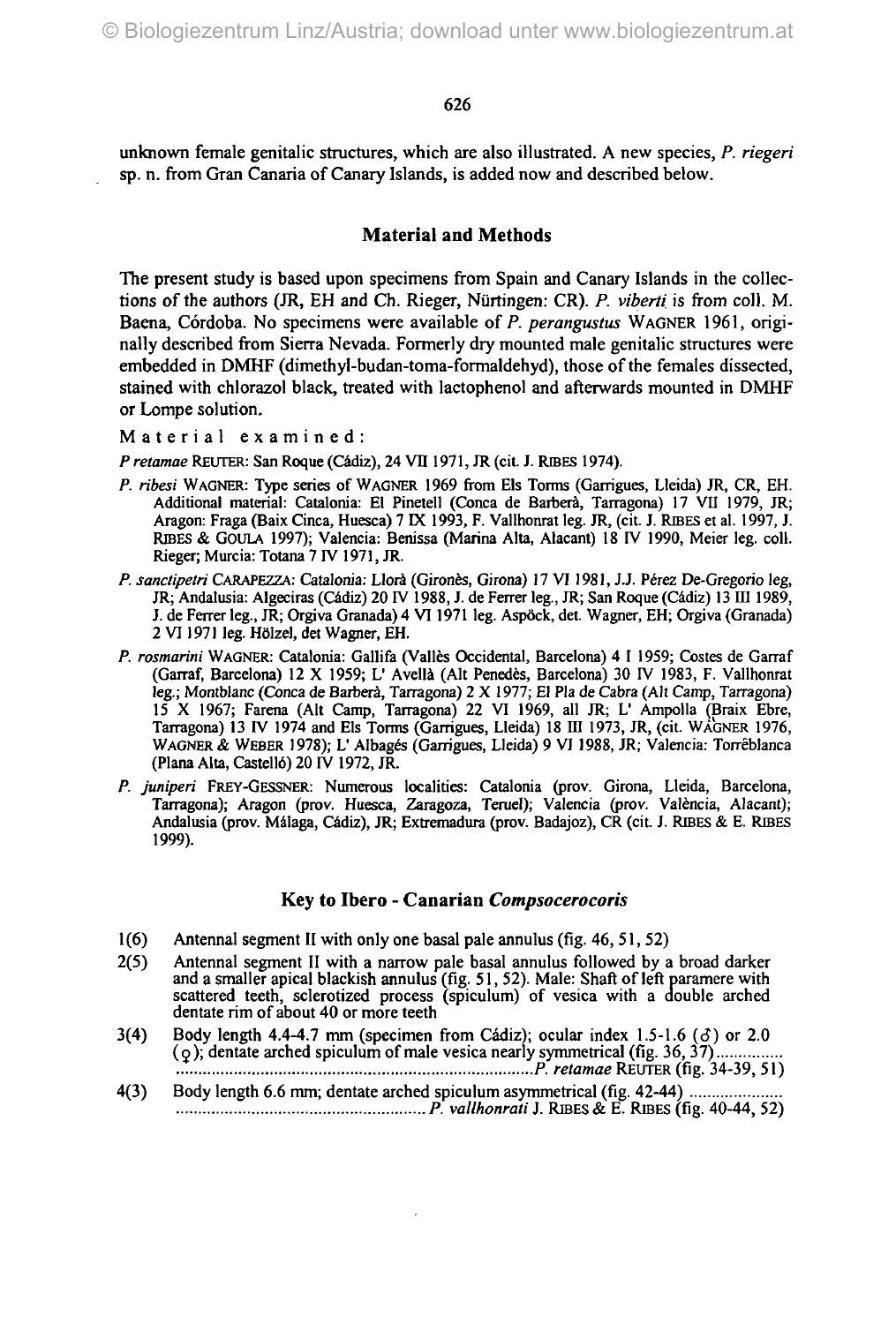- 5(2) Antennal segment II with a narrow pale basal annulus followed by a narrow dark, a broad, only slightly darkened and a dark apical annulus (fig. 46). Male: Left paramere without teeth, spiculum of male vesica straight, comb like with 10-11 teeth (fig. 9) *P. rosmarini* WAGNER (fig. 7-11,46)
- 6(1) Antennal segment II with a basal or subbasal pale annulus and one or two additional pale annuli (fig. 45, 47-50)
- 7(10) Antennal segment II with two pale annuli (fig. 49)
- 8(9) Antennal segment II with two pale annuli contrasting sharply to the black ones.<br>Male: Spiculum of male vesica as of P. vallhonrati, right paramere slender, elongate with truncate apex *P.juniperi* FREY-GESSNER (= *catalanicus* WAGNER) (fig. 22-26,49)
- 9 (8) Antennal segment II with two pale annuli only slightly contrasting to the darker ones. Male: Spiculum of male vesica short, with 6 large teeth; right paramere more stout, fusiform with small acute apex (after WAGNER 1974, species not seen) *P. perangustus* WAGNER
- 10(7) Antennal segment II with three pale annuli (fig. 45, 47, 48, 50)
- 11(14) Antennal segment II with a contrasting dark annulus between second and third pale annulus. Male: Comb like spiculum of male vesica twisted, with less than 20 teeth (fig. 31) or spiculum with numerous teeth (fig. 4). Female: Structure C of posterior wall of the vagina wing shaped
- 12(13) Body length 6.3-6.5 mm ( $\delta$  macr.), 5.15 mm ( $\rho$  brach.); antennal segment II about  $1.7 \times$  as long as III. Male: Right paramere of usual shape (fig. 3), left paramere with pilose sensory lobe and small acute apex (fig. 2); spiculum of vesica as in fig. 4. Female: Sclerotized rings of superior wall of vagina large and transverse, lateral oviducts asymmetrical, structure C of posterior wall of the vagina as in fig. 6 *P. riegeri* sp. n. (fig. 1-6, 45)
- 13(12) Body length 5.0-5.5 mm ( $\delta$  o macr.); antennal segment II shorter, about 1.35  $\times$  as long as III. Male: Right paramere with enlarged laminate distal portion, apex blunt (fig. 28-30), left paramere with hook like apex (fig. 27); spiculum of vesica with about 20 teeth (fig. 31). Female: Sclerotized rings of superior wall of vagina very small, lateral oviducts symmetrical (fig. 32), structure C of posterior wall as in fig. 33 *P. viberti* HORVATH (fig. 27-33, 50)
- 14(11) Antennal segment II with a dark but less contrasting annulus between second and third pale annulus. Male: Comb like spiculum with about 30 teeth (fig. 14, 19). Female: Structure C of posterior wall of vagina circular or semicircular
- 15(16) Male: Body length  $\delta$ : 5.4-6.2 mm;  $\varphi$ : 5.0-5.6 mm; genitalic structures as fig. in 17-19,with curved spiculum. Female: genitalic structures as in fig. 20 *P. Hbesi* WAGNER (fig. 17-19,48)
- 16 (15) Male: Body length *6:* 7.0-7.9 mm; 0: 6.3-7.3 mm; genitalic structures as in fig. 12- 14,with straight spiculum. Female: Genitalic structures as fig. 15-16 *P. sanctipetri* CARAPEZZA
	- *(=femoralis* FIEBER *=femoratus* KERZHNER & JOSIFOV) (fig. 12-14,47)

#### *Phytocoris (Compsocerocoris) riegeri* sp. n. (fig. 1-6,45)

Holotype:  $\delta$  Canary Islands, Gran Canaria, San Bartolomé de Tirajana, Barranco de los Palmitos, at light, 15 IV 1989, leg. van der Heyden, coll. Ch. Rieger. Paratypes: *26 6* from same locality as HT, 24 XII 1988, coll Ch. Rieger and J. Ribes; 1*6* locality as before, 25 II 1989, coll. E. Heiss;  $\delta \circ$  Canary Islands, Gran Canaria, Ayacata 800m (Centr.), 13 III 1996 lg. Sprick, coll. E. Heiss and A. Melber.

D i a g n o s i s : Larger dimorphic species with macropterous males and brachypterous females. It is distinguished from other Ibero-Canarian species of the subgenus by the combination of characters given in the key.

Description: Macropterous male. Dorsal vestiture consisting of two types of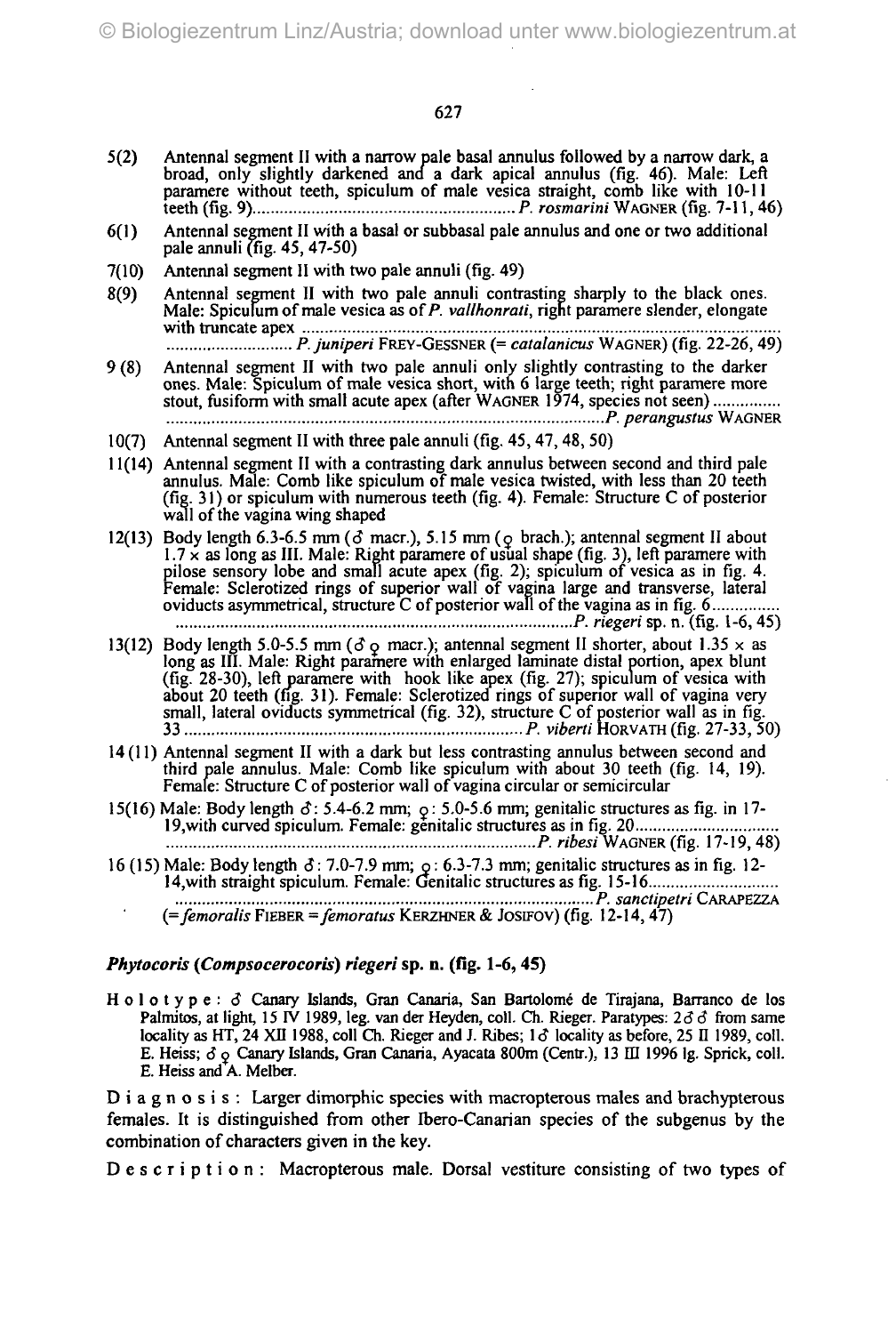setae, sparse suberect black ones intermixed with pale setae, which are more dense and less erected.

General coloration whitish-grey tinged with yellow. Head with brown or fuscous markings on tylus, juga, genae and bucculae, striate on frons and vertex. Antennal segment I whitish with sparse irregular black spots, II black with three pale annuli of different size, III greyish with three indistinct paler annuli, IV greyish with darker base. Pronotum with irregular dark or reddish spots, posterior submargin with a band of about 6 dark bullae. Basal angles of scutellum blackish, a yellow midline connected to the yellow apex is flanked by 1+1 parallel dark stripes. Hemelytra with fuscous markings, which are darker and more conspicuous on apex of clavus, inner margin and posterolateral angles of corium and inner margin of cuneus. Membrane with irregular dark markings, veins dark.

Ventral side. Median portion of xyphus black; pro-, meso- and metapleura black, partly yellowish. Mesosternum black except a lateral yellow band. Coxae with a prebasal dark spot. Femora pale with dark markings mostly on distal half, tibiae pale with three or four distinct dark annuli, tarsal segments I and distal portion of III dark.

H e a d : In frontal view  $1.2 \times$  as wide as high and about as long as high in lateral view. Frons apically very convex, distinctly separated from projecting tylus by an angular notch. Genae produced. Rostral segment I surpassing posterior margin of head, apex reaching hind coxae. Eyes subglobular. Ocular index variable 1.29-1.39. Antennae long and slender,  $1.3 \times$  as long as body length. Antennal segment I long and curved basally,  $1.82$ -1.85 x as long as width of head across eyes and 1.11-1.14 x as long as anterior width of pronotum. Length of antennal segments 1.65 / 2.85 /1.65 /1.35 mm, total length 7.5 mm.

Pronotum: Trapezoidal, 2.08-2.16  $\times$  as wide as long (without collar). Width of pronotal collar equal to diameter of fore tibia. Lateral margins straight anteriorly, sinuate on posterior 1/3. Anterior margin straight, posterior margin slightly convex. Disk with indistinct callosities.

S c u t e  $11$  u m :  $1.17 - 1.25 \times$  as wide as long, disk raised and convex at base, declivous apically.

Hemelytra : Long, surpassing the abdomen. Cuneus large, reaching posterior cell of membrane.

Legs : Long and slender. Fore- and middle femora cylindrical, hind femora tapering towards apex. Length of hind femur 2.9-3.0 mm; hind tibia 4.5-4.8 mm, tarsal segments I / 0.17 , II / 0.25-0.28, m / 0.30-0.32 mm, claw 0.13 mm.

Genitalic structures: Parameres and comb like spiculum of vesica as in fig. 2-4.

Fe m a l e : Brachypterous, of pyriform habitus. General colouration as in male, however the general aspect is darker due to the more dense blackish markings on the hemelytra except the cuneus.

H e a d : In frontal view 1.15  $\times$  as wide as high. Ocular index 1.81. Antennae relatively longer,  $1.52 \times$  as body length. Antennal segment I very long, less curved basally as in male,  $1.5 \times$  as long as width of head and  $1.34 \times$  as long as anterior width of pronotum. Length of antennal segments I / 1.85, *U I* 3.0, III / 1.65, IV / 1.35 mm, total length 7.85 mm.

P r o n o t u m : Trapezoidal,  $1.45 \times$  as wide as long.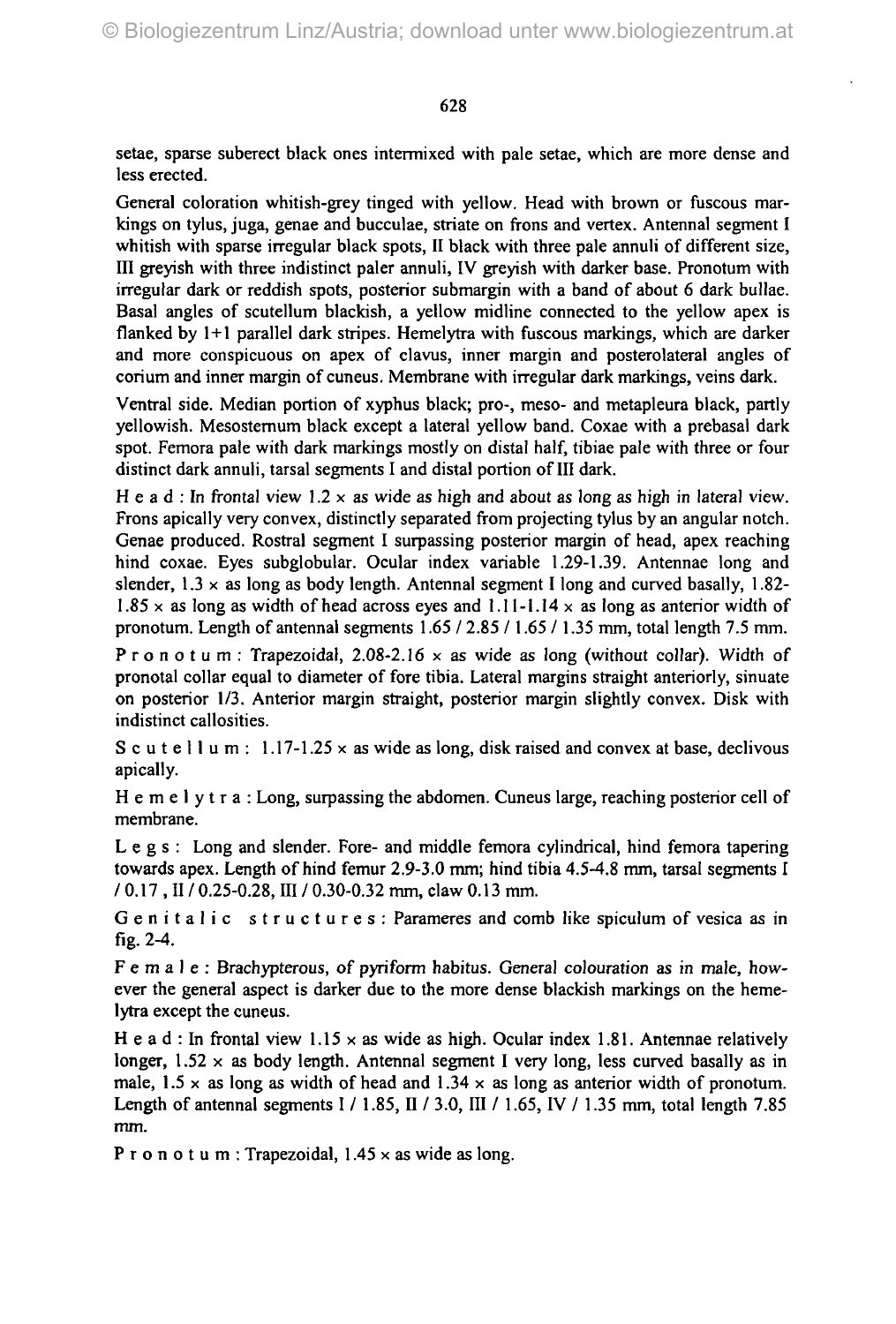S c u t e  $1$  l u m : Convex,  $0.93 \times$  as wide as long.

Hemelytra : Membrane reduced, reaching middle of exposed tergite VIII. Cuneus enlarged, of equilateral triangular shape.

Genitalic structures: Structure of superior and posterior walls of the vagina are shown in fig. 5, 6. It is unclear, if the vermiform gland has broken during the preparation or is absent in this species.

Measurements:  $\delta\delta$ : Body length 6.4-6.6 mm; width across hemelytra 1.75 mm. 5 : Body length 5.15 mm; width across hemelytra 2.0 mm.

 $E$ tymology: This interesting species is dedicated to our friend and esteemed heteropterologist, Christian Rieger, Nürtingen, Germany.

#### **Acknowledgments**

We are grateful to Dr. Albert Melber (Hannover) and Dr. Christian Rieger (Nürtingen), who kindly made available their specimens for study and Dr. Manuel Baena (Cordoba) for the loan of *P. viberti.*

#### **Resumen**

El subgönero *Compsocerocoris* REUTER 1876, perteneciente al gdnero *Phytocoris* FALLEN 1814, esta representado en la fauna iberocanaria por 9 especies, incluyendo a *P. riegeri* sp. n. de Gran Canaria, que se describe aqui. Se da una clave de determinaciön para todas las especies comentadas y se ilustran las antenas y genitalias de los machos y las hembras, excepto en *P. perangustus* WAGNER 1961.

# **Zusammenfassung**

Die Untergattung *Compsocerocoris* REUTER 1876 der Mirinae-Gattung *Phytocoris* FALLEN 1814 ist in der Ibero-Kanarischen Region mit 9 Arten einschließlich *P. riegeri* sp. n.vertreten, welche von den Kanarischen Inseln nachstehend beschrieben wird. Für diese Arten wird ein Bestimmungschlüssel vorgelegt und die Genitalstrukturen beider Geschlechter, ausgenommen von *P. perangustus* WAGNER 196, abgebildet.

#### **References**

- FALLEN C.F. (1814): Specimen novam Hemiptera disponendi methodum exhibens: 1-26. Berling, Lundae.
- KERZHNER I.M. & M. JOSIFOV (1999): Cimicomorpha II, Miridae in AUKEMA B. & Ch. RIEGER (editors) Catalogue of the Heteroptera of the Palaearctic Region. — The Netherlands Entomological Society, Amsterdam, pp. 1-577.
- REUTER O.M. (1876): Capsinae ex America boreali in Museo Holmiensi asservatae, descriptae. — Öfvers. Kungl. Vetenskaps. Akad. Förhandl. 32 (9): 59-92.
- REUTER O.M. (1909): Bemerkungen über nearktische Capsiden nebst Beschreibung neuer Arten. — Acta Soc. Scient. Fenn. 36 (2): 1-86.
- RIBES E. & J. RIBES (2000): Noves dades d' hemipters per a Catalunya a territoris limitrop (Heteroptera). — Ses. Entom. ICHN - SCL 10 (1997): 5-29.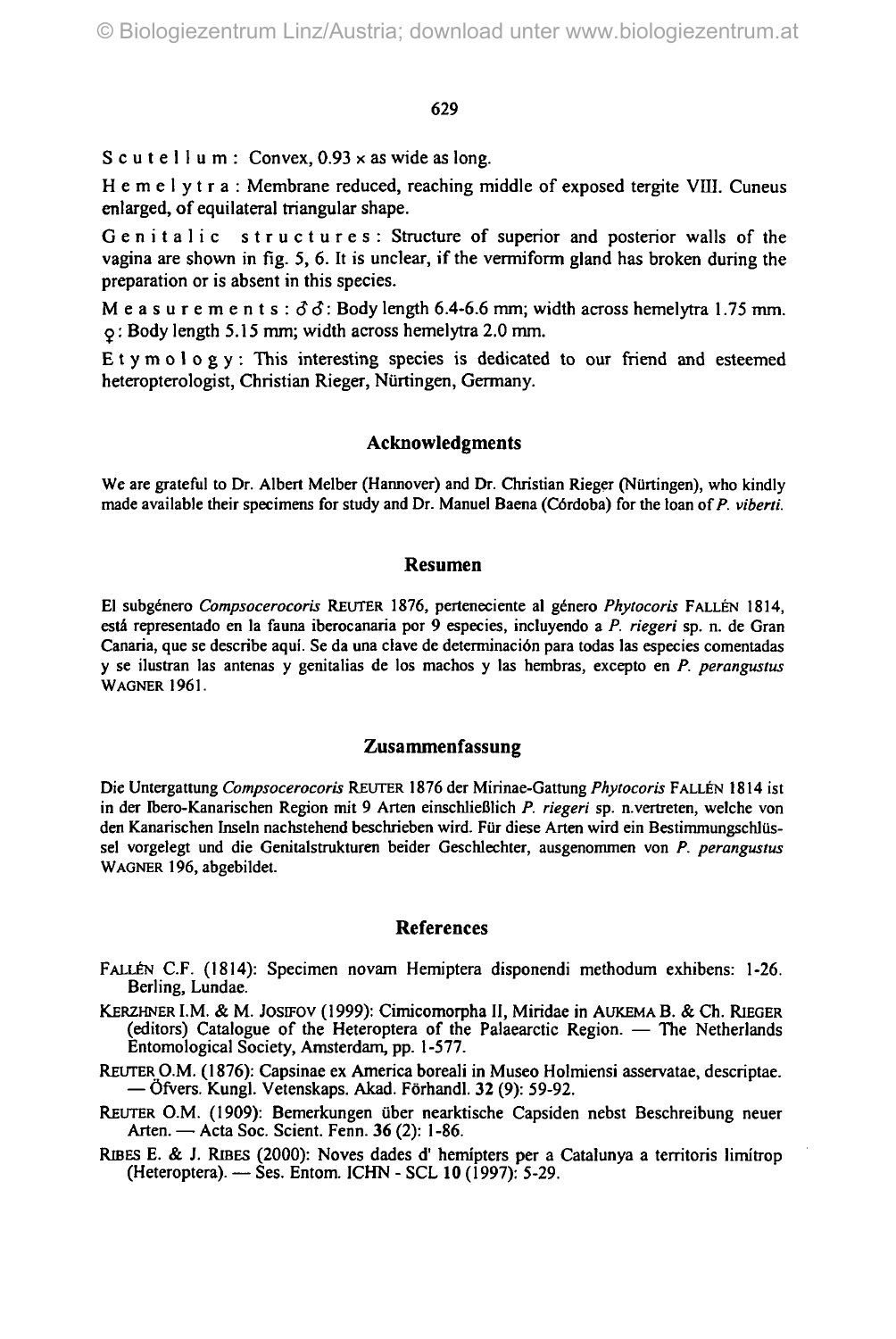RlBES J. (1974): Hemipteros de la zona de Algeciras (Cadiz) III. — Misc. Zool. 3 (4): 11-19.

- RIBES J., BLASCO-ZUMETA J. & E. RIBES (1997): Heteroptera de un sabinar de *Juniperus thurifera* L. en los Monegros, Zaragoza, — Soc. Entom. Arag. Monografias S.E.A. 2: 1- 127.
- RIBES J. & M. GOULA (1997): Familia Miridae. Cat. entomofauna aragon. 16: 15-23.
- RIBES J. & E. RIBES (1999): Contribution à l'étude du genre Phytocoris FALLEN, 1814. Synonymie nouvelle et description de *P. (Compsocerocoris) vallhonrati* n. sp. (Heteroptera, Miridae). — Bull. Soc. ent. France 104(5): 467-472.
- RIEGER CH. (1989): Anmerkungen zur Systematik von *Phytocoris* FALL. (Insecta, Hemiptera, Heteroptera: Miridae). — Reichenbachia 26: 85-91.
- STONEDAHL G.M. (1988): Revision of the Mirinae genus *Phytocoris* FALLEN (Heteroptera: Miridae) for Westem North America. — Bull. American Mus. Nat. Hist., New York 188 (1): 1-257.
- WAGNER E. (1961): Neue und wenig beachtete Arten aus der Untergattung *Ktenocoris* E. WAGNER (Gattung *Phytocoris* FALLEN, Hern. Het. Miridae). — Acta Ent. Mus. Nat. Pragae 34: 103-115.
- WAGNER E. (1974): Die Miridae HAHN, 1831, des Mittelmeerraumes und der Makaronesischen Inseln (Hemiptera, Heteroptera) Teil 1. — Entomologische Abhandlungen, Staatl. Museum f. Tierkunde, Dresden, Suppl. (1970-1971) 37: 1-484.
- WAGNER E. (1969): *Phytocoris (Compsocerocoris) ribesi* nov. spec. (Hem. Het. Miridae). Mitt. Deutsch. Ent. Ges., 28 (2): 16-17.
- WAGNER E. (1976): Zwei neue Miridae aus Spanien (Hemiptera, Heteroptera). Reichenbachia 16: 151-155.
- WAGNER E. & H. WEBER (1964): Hétéroptères Miridae. Faune de France 67: 1-591.
- WAGNER E. & H. WEBER (1978): Die Miridae HAHN, 1831, des Mittelmeerraumes und der Makaronesischen Inseln Hemiptera, Heteroptera). Nachträge zu den Teilen 1-3. — Entomologische Abhandlungen, Staatl. Museum f. Tierkunde, Dresden, Suppl. 42: 1-96.

Addresses of the authors: Dr. Jordi RIBES

Valencia 123-125, ent., 3a E-08011 Barcelona, Catalonia, Spain

Dr. Ernst HEISS Research Entomologist, Tiroler Landesmuseum Josef-Schraffl-Strasse 2a A-6020 Innsbruck, Austria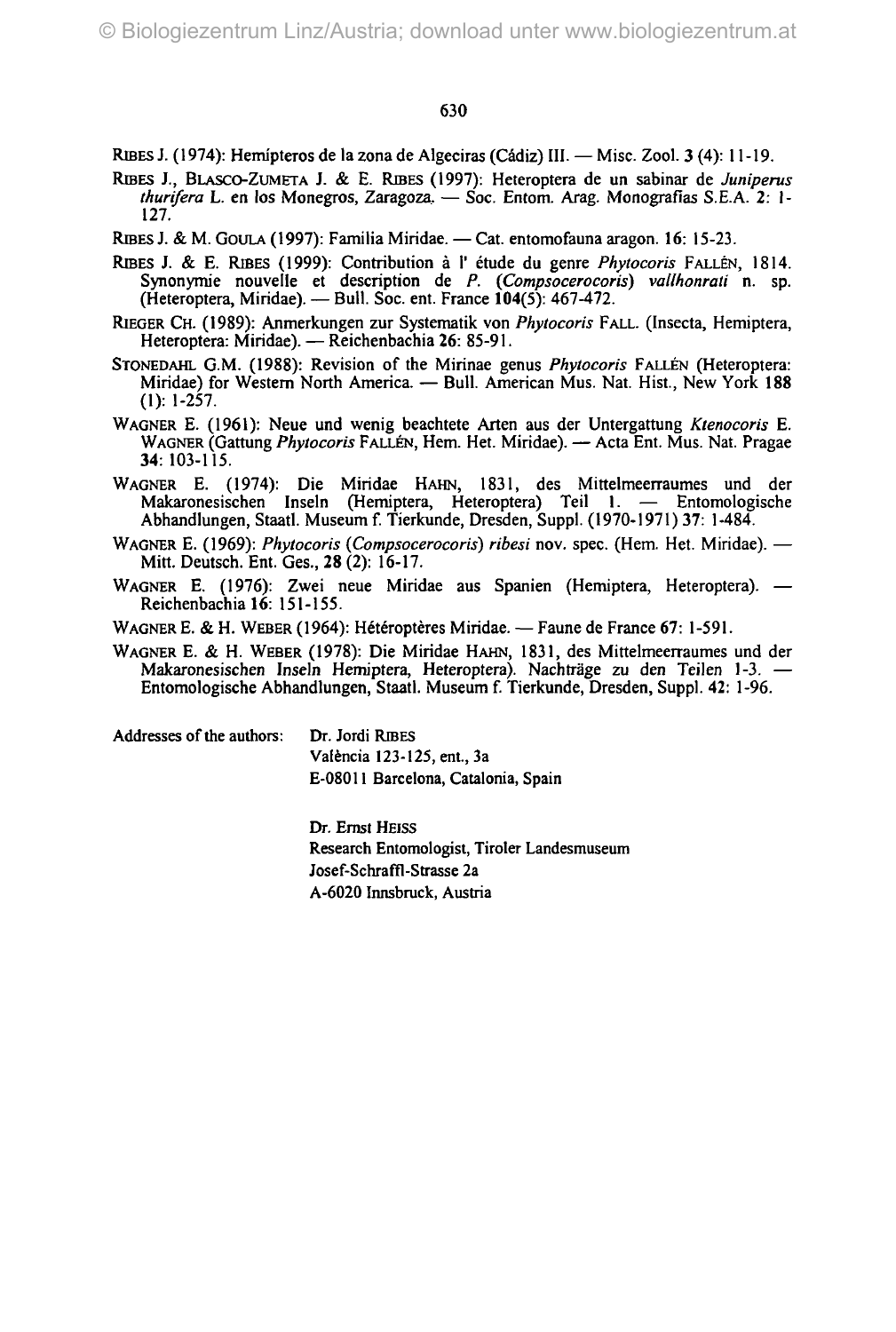© Biologiezentrum Linz/Austria; download unter www.biologiezentrum.at



Fig. 1. *Phytocoris (Compsocerocoris) riegeri* sp. n., holotype *6,* dorsal view. Scale I mm.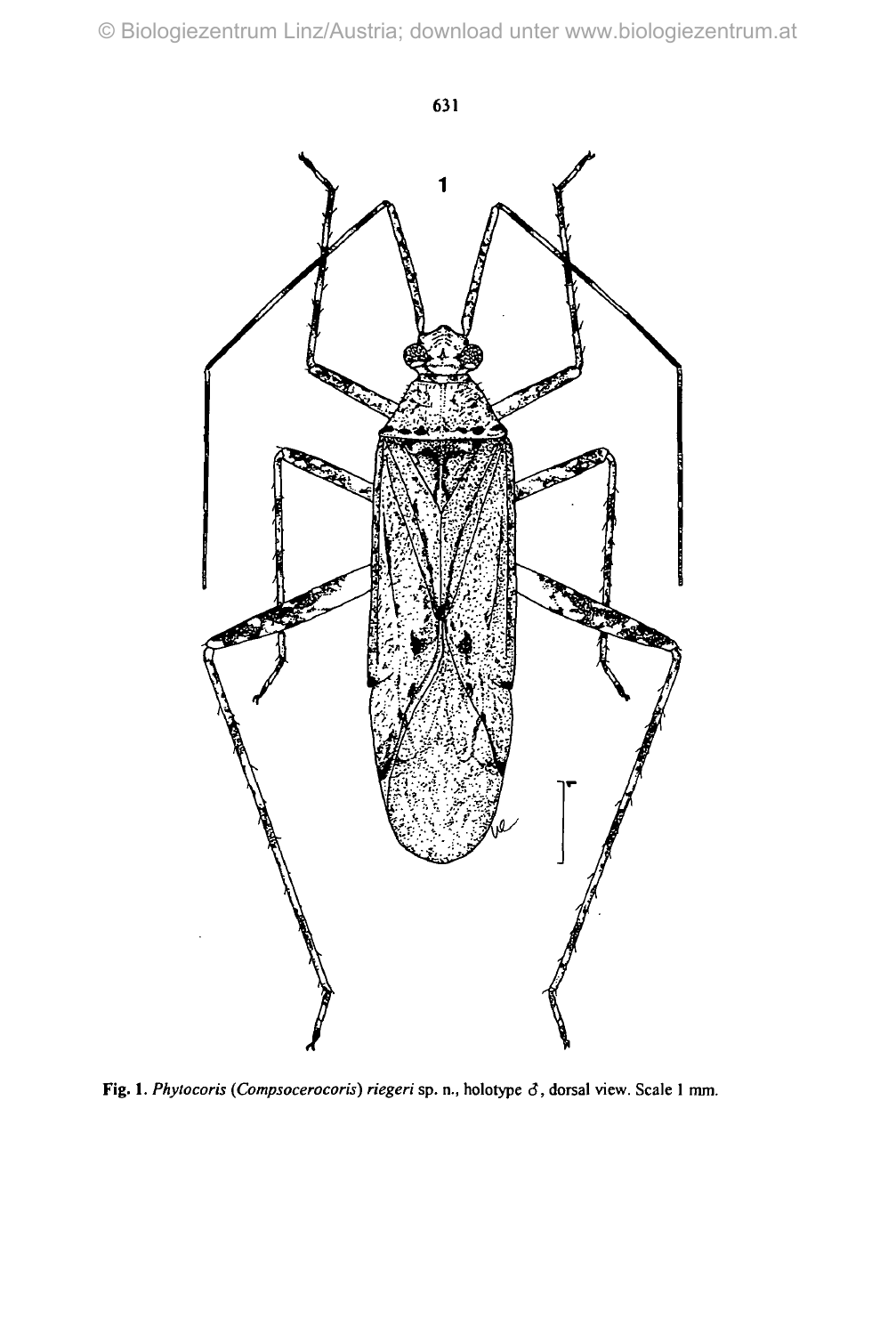

Fig. 2-6. *Phytocoris {Compsocerocoris) riegeri,* sp. n., paratypes. Fig. 7-11. *Phytocoris (Compsocerocoris) rosmarini (3 L'Albagés; 9 Els Torms, Lleida). 2, 7, left paramere; 3, 8 right* paramere; 4, 9, sclerotized spiculum of male vesica; 5, 10, superior wall of female vagina; 6, 11, posterior wall of female vagina. Abbreviations: A, B, C, E, H different structures of posterior wall; LO Lateral oviduct; SR Sclerotized ring; VG Vermiform gland. Scales in mm.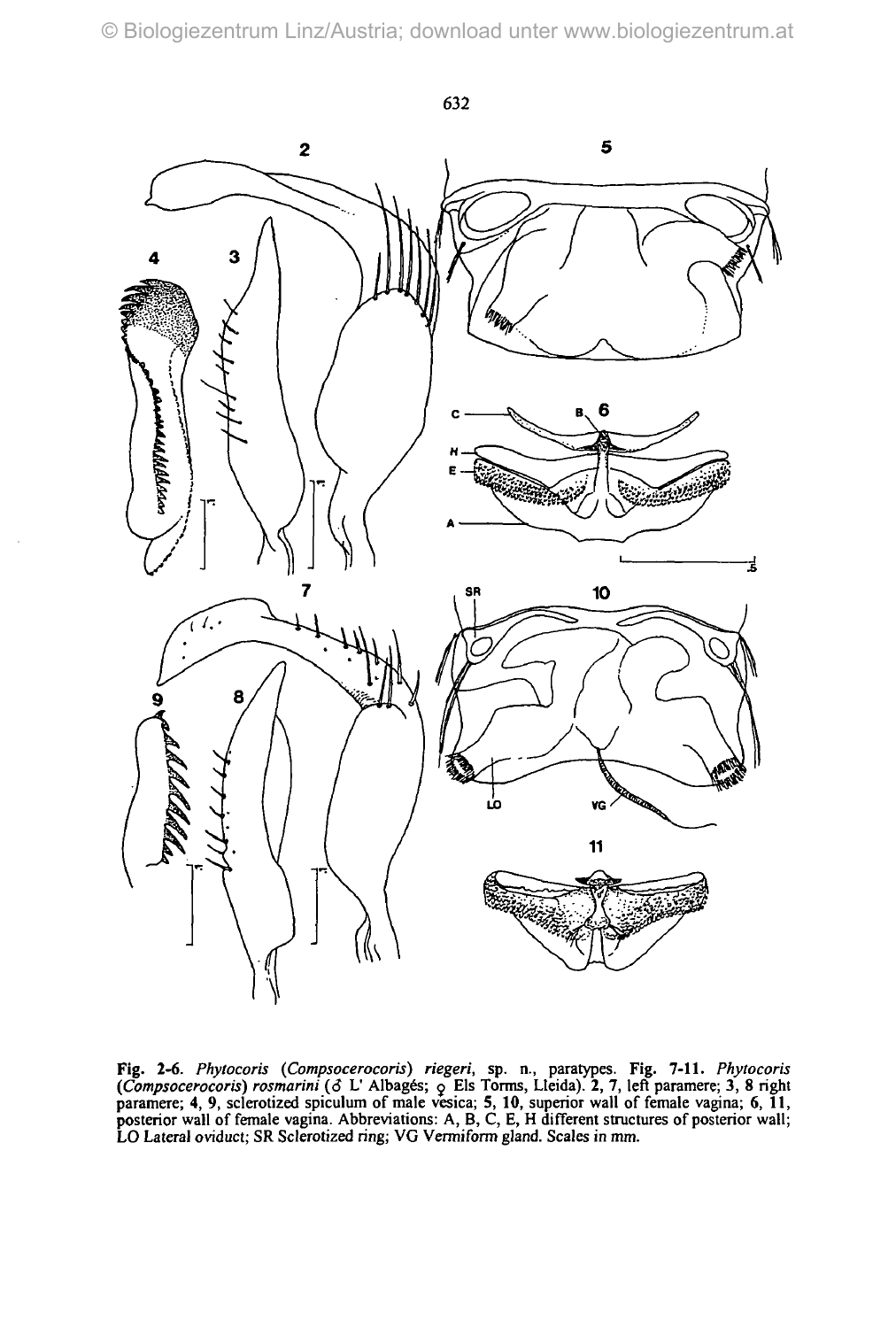

Fig. 12-16. Phytocoris (Compsocerocoris) sanctipetri (3 Llorà, Girona;  $\circ$  Algeciras, Cádiz). Fig. 17-21. *Phytocoris (Compsocerocoris) ribesi (ä* Paratype Eis Torms, Lleida; o Totana, Murcia). 12, 17 left paramere; 13, 18 right paramere; 14, 19 spiculum of vesica; 15, 20, superior wall of vagina; 16, 21, posterior wall of vagina. Scales in mm.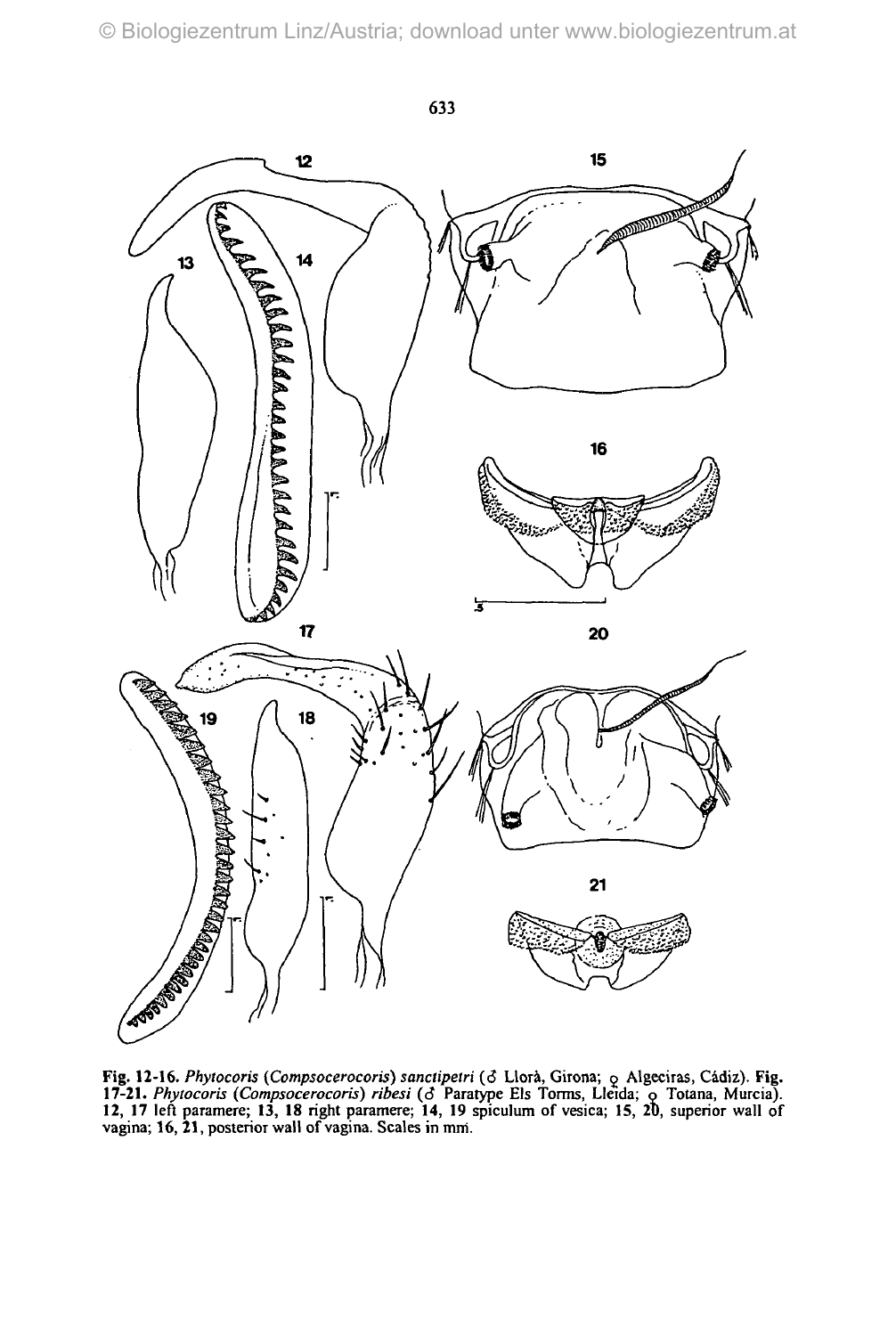

Fig. 22-26. Phytocoris (Compsocerocoris) juniperi ( $\delta$  Montseny, Sant Marçal, Barcelona;  $\delta$ Valldoreix, Barcelona. Fig. 27-33. Phytocoris (Compsocerocoris) viberti ( $\sigma$  Granada). 22-23, 27, left paramere; 24, 28-30, right paramere; 31 spiculum of vesica; 25, 32 superior wall of vagina; 26, 33, posterior wall of vagina. Scales in mm.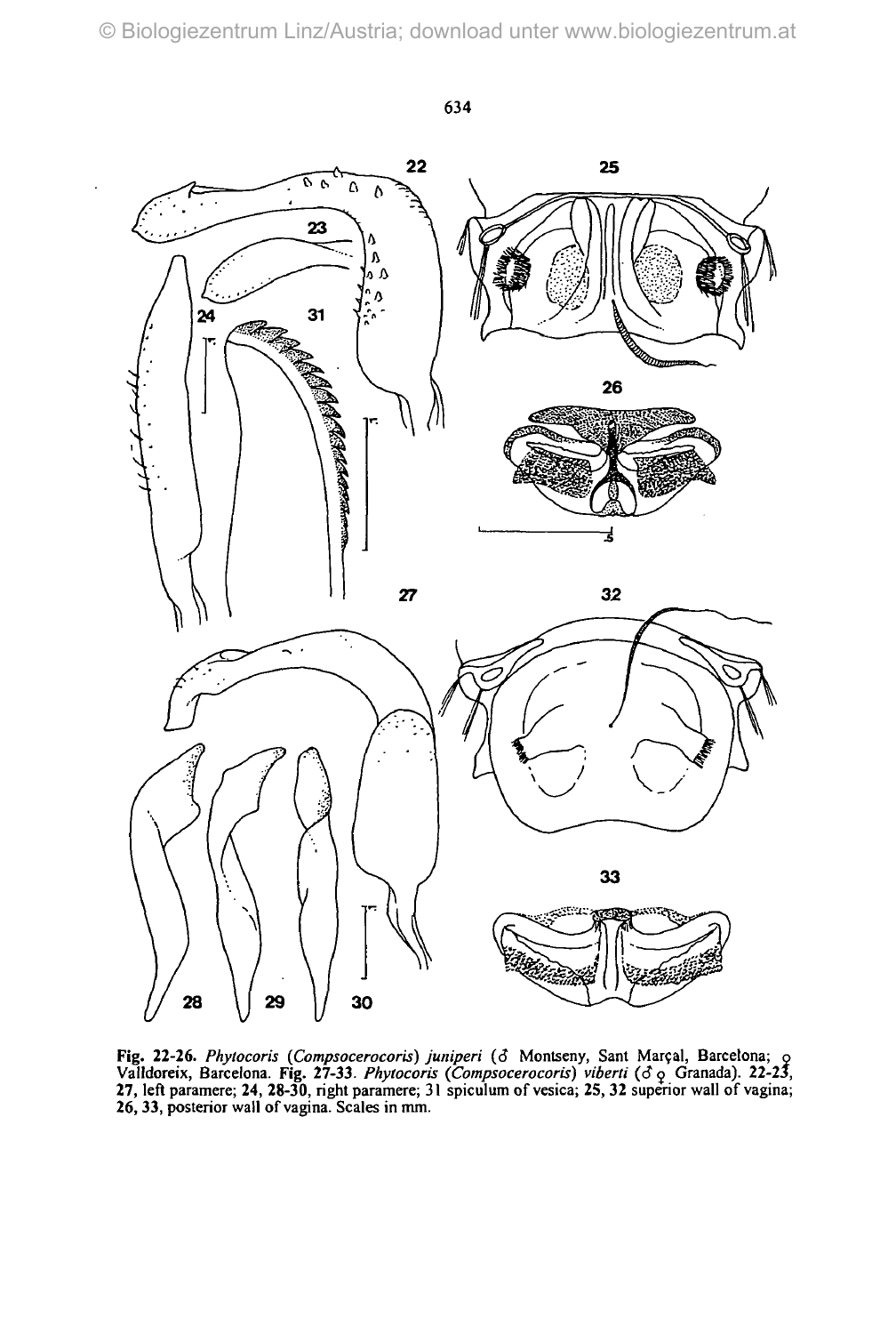

Fig. 34-39. Phytocoris (Compsocerocoris) retamae ( $\delta$   $\circ$  San Roque, Cádiz). Fig. 40-44. *Phytocoris (Compsocerocoris) vallhonrati* (Holotype *S* Sanabria, Zamora, after J. RlBES & E. RiBES 1999). 34, 40 left paramere; 35, 41, right paramere; 36-37, 42-44, spiculum of vesica; 38 superior wall of vesica; 39 posterior wall of vesica. Scales in mm.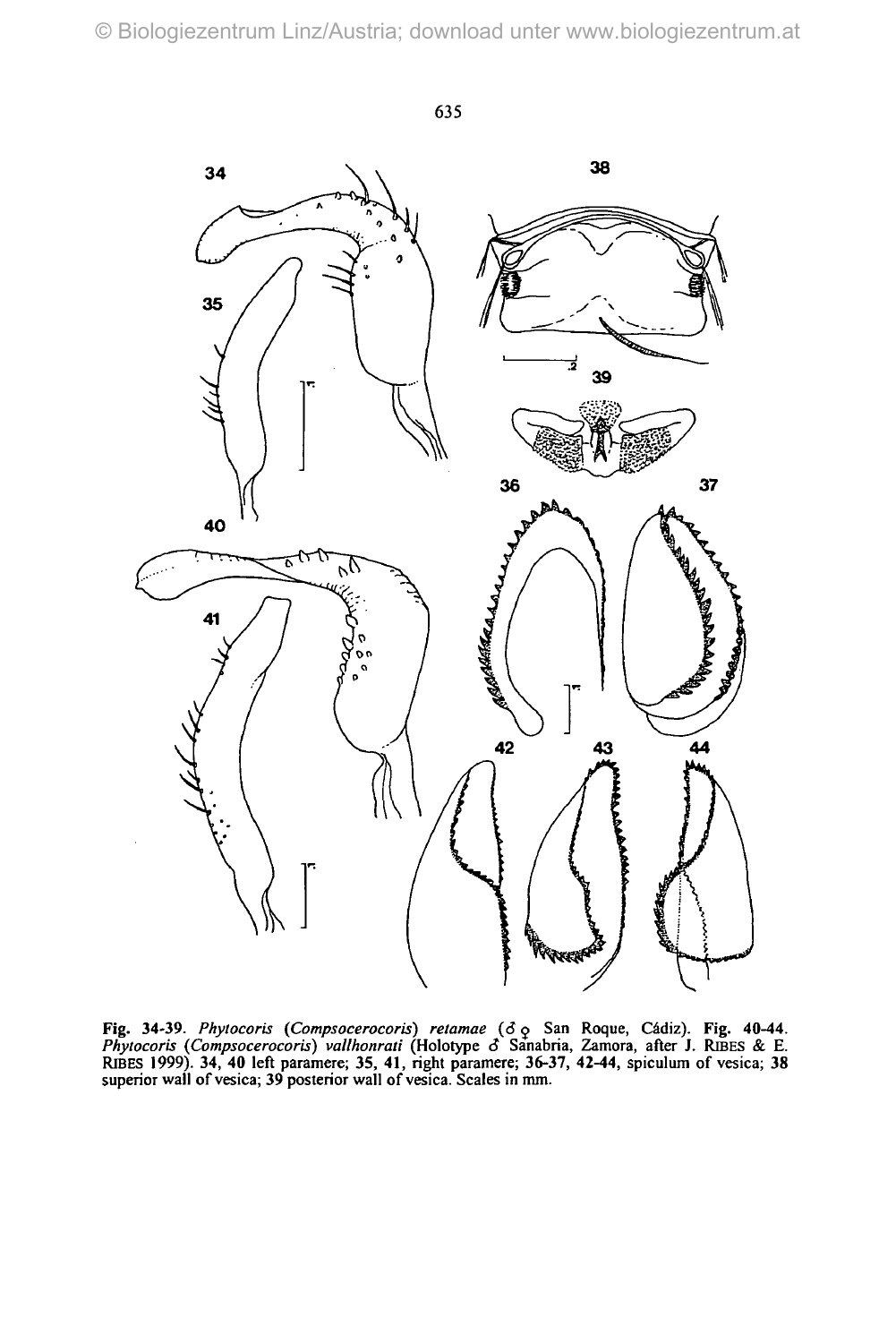

Fig. 45-52. Antennae *of Phytocoris (Compsocerocoris)* species (all *66* except fig. 50 = <j). 45 *P. riegeri* sp. n.; 46 *P. rosmarini;* 47 *P. sanctipetri;* 48 *P. ribesi;* 49 *P. juniperi;* 50 *P. viberti;* 51 *P. retamae;* 52 *P. vallhonrati.* Scale in mm.